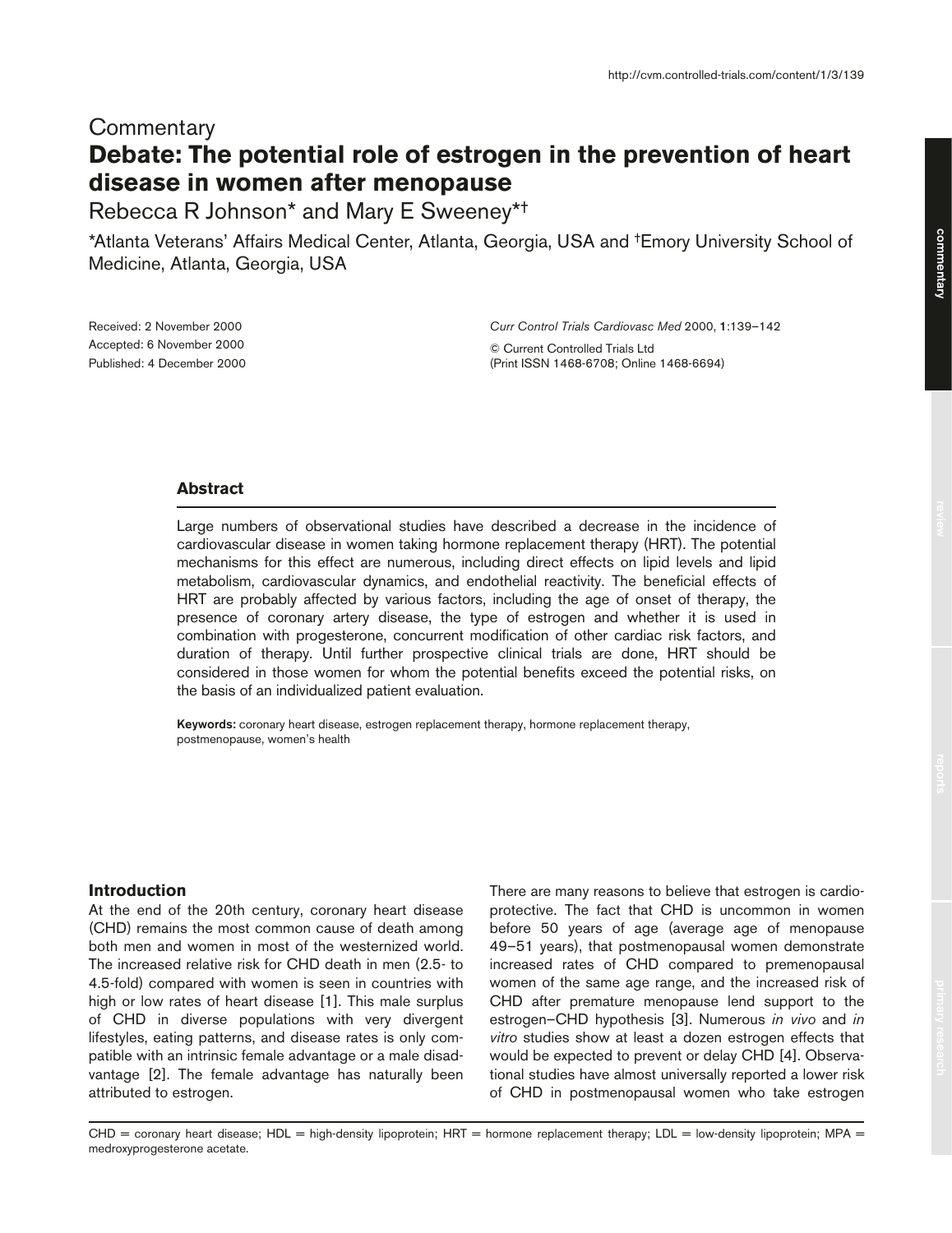alone or with a progestin as compared with those women who do not [1–3,5]. This trend has also been demonstrated in women with established CHD [6].

#### **Menopause**

On average, women develop heart disease approximately 10 years later than men, but the largest increase in coronary mortality coincides with the menopause [7]. Estradiol levels in postmenopausal women are reduced by approximately 75% compared with premenopausal levels. The degree to which estrogen deficiency contributes to CHD risk in women has not been definitively established, and cross-sectional and prospective studies have generally failed to find an association between endogenous estrogen levels and CHD risk factors in women or men [8]. Data from vital statistics also do not support a conclusion that menopause, apart from the effects of chronological aging, increases the risk for CHD. Obviously, these studies cannot completely exclude a cardioprotective effect of endogenous estrogen since a single hormone assay may be inadequate to correctly classify individuals with regard to their usual endocrine status. It seems likely that both aging and estrogen decline contribute to increased CHD risk [9].

Data from women who undergo premature menopause – natural or surgical – indicate that CHD develops prematurely in these women, supporting the concept that menopause and CHD are linked. Autopsy studies [10] have shown a clear increase in coronary disease in women after oophorectomy or premature ovarian failure. There are many possible confounding variables in these studies, including changes in hypothalmic and pituitary hormone levels after surgery, and the antecedent disease processes that necessitated oophorectomy or caused the ovarian failure. More recent studies have yielded inconsistent results [11]. In the Nurses' Health Study [5], bilateral oophorectomy, but not natural menopause, was associated with an increased risk for CHD. No increased risk was observed in oophorectomized women who had been treated with estrogen. The fact remains, however, that after oophorectomy the incidence of CHD in women is increased.

Perhaps the most dramatic evidence suggesting that loss of endogenous estrogen increases cardiac risk is the sharp increase in low-density lipoprotein (LDL)-cholesterol that begins during the perimenopausal period and continues to at least age 60 years, with these higher levels sustained thereafter [12]. Interestingly, both cross-sectional and prospective studies show only a small decrease in high-density lipoprotein (HDL)-cholesterol levels at the time of menopause; on average, HDL-cholesterol levels in women remain higher than those in men for at least another 30 years after menopause [8].

# **Hormone replacement therapy and risk factors for coronary heart disease**

A number of biologically plausible mechanisms exist for hormone-mediated protection from CHD. The Postmenopausal Estrogen/Progestin Intervention (PEPI) trial [13] examined the effect of HRT [conjugated equine estrogen alone or in various combinations with medroxyprogesterone acetate (MPA) or micronized progesterone] on cardiovascular risk factors. The PEPI trial and numerous observational studies have shown that oral estrogen therapy is associated with a 10–15% increase in HDL-cholesterol and a similar decrease in LDL-cholesterol. The elevation in HDL-cholesterol is due to increased production of  $HDL<sub>2</sub>$  and apolipoprotein A-1, whereas the decrease in LDL-cholesterol is due to increased expression of hepatic LDL receptors. All progestins are not alike, however, and the PEPI trial found differences in the effects of different HRT preparations on CHD risk factors. While all women who received estrogen had an increase in HDL-cholesterol and a decrease in LDL-cholesterol, the HDL-cholesterol effect was more pronounced with micronized progesterone than with MPA. Progestins, such as MPA, have been found to reduce the beneficial effects of estrogen on endothelial function and on atherosclerosis in several animal models [14]. The benefits and risks of cyclic versus daily progestin regimens also have not been fully determined.

Oxidation of LDL-cholesterol is believed to be an initiating event in atherogenesis, and estradiol and/or other estrogens may inhibit this process [15]. Oral conjugated estrogens are also associated with increases in very low-density lipoprotein, triglycerides, and apolipoprotein B levels, as well as with decreases in lipoprotein(a) levels. These are not large changes, however, and the effects of modest alterations in these molecules on the development of CHD are uncertain.

In addition, estrogen has multiple other effects expected to be cardioprotective. These include favorable changes in postprandial lipid metabolism, plasminogen activator inhibitor-1, fibrinogen, antithrombin III, homocysteine levels, carbohydrate metabolism, atheroma formation, cardiovascular hemodynamics, and endothelial dysfunction [4,16,17].

On the other hand, the PEPI investigators [18] found that HRT rapidly increases the level of C-reactive protein (a marker of inflammation that has been associated with increased risk of cardiovascular events) while reducing the levels of soluble E-selectin (a possible anti-inflammatory effect). As pointed out by those investigators, such data underscore the need to study the effect of HRT-mediated changes in inflammation on the risk of subsequent coronary events.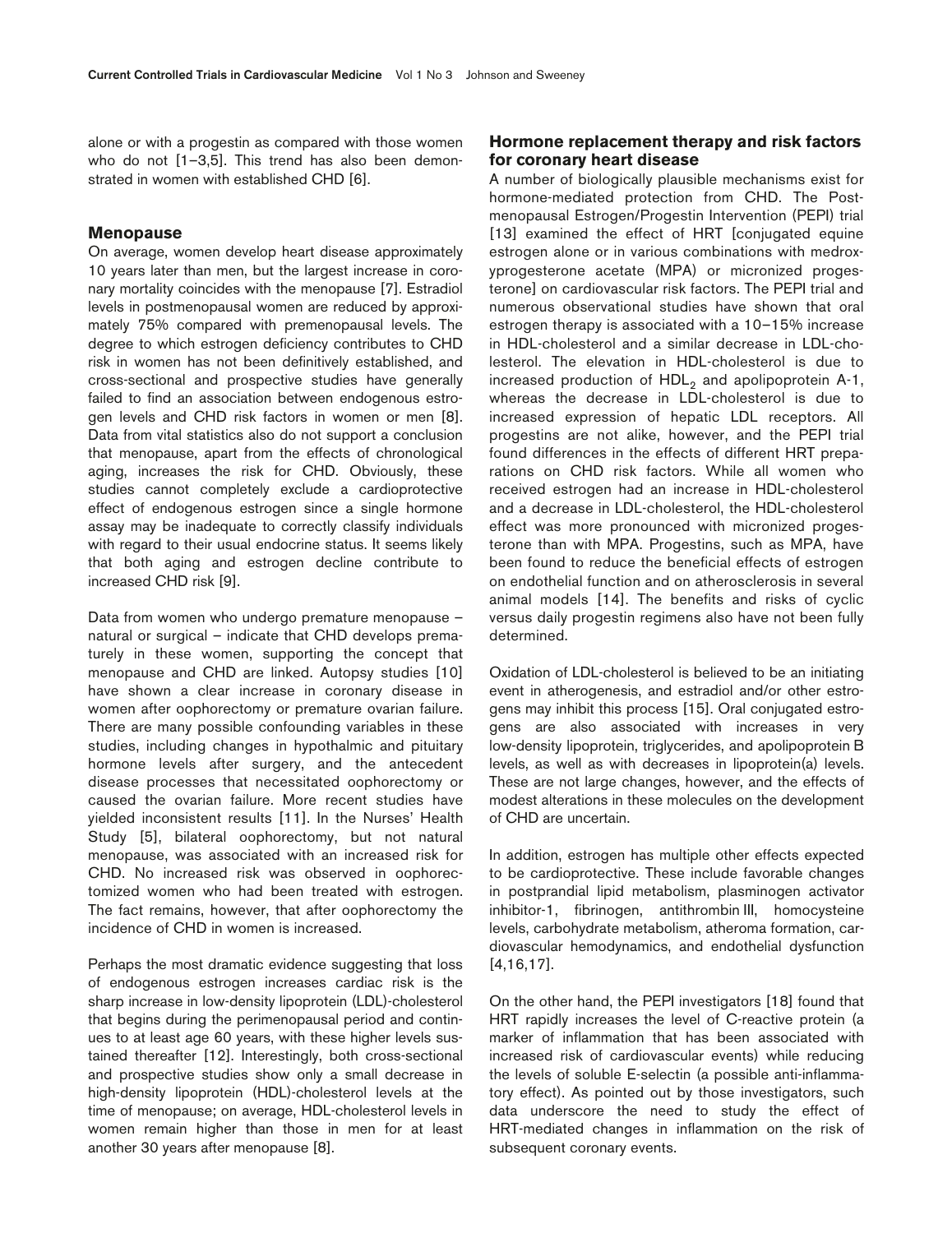#### **Observational evidence and randomized trials**

Since the 1970s, more than 30 case–control and prospective studies have reported a decrease in risk for CHD in women on HRT. In the most recent meta-analysis, Barrett-Connor and Grady [1] estimated that estrogen therapy alone was associated with a 35–50% reduction, and estrogen–progesterone with a 33% reduction in the risk of coronary disease, as compared with women who were not on HRT. These observational data are extensive and largely consistent.

In the Lipid Research Clinic Follow-up Study [6], 2270 hyperlipidemic, Caucasian women aged 40–69 years at study entry were followed for more than 8 years. Over 60% fewer CHD deaths occurred in women who received estrogen than in those who did not. This benefit remained after adjustment for age, hypertension, and smoking, and it was most pronounced in women with known CHD.

It has been suggested that observational studies may overestimate the amount of protection attributed to estrogen. Numerous biases in the epidemiologic studies have been identified (compliance, healthy user, prescription, prevention, survivor) [19]. Only randomized trials can control for both known and unknown differences in women who do and do not elect to take medication.

The only large, randomized clinical trial testing the benefit of HRT – the Heart and Estrogen/Progestin Replacement Study (HERS) [20] – found no overall benefit of HRT on secondary prevention of CHD in 2763 postmenopausal women with established coronary disease who were treated for an average of 4.1 years (relative risk 0.99, 95% confidence interval 0.80–1.22). HRT was associated with more secondary cardiac events as compared to placebo during year 1 of treatment, and with a significant trend toward fewer events in years 4 and 5.

At face value the results of HERS are not consistent with our knowledge of estrogen's action on the cardiovascular system and the many observational studies showing estrogen's benefit, and it is premature and counterintuitive to rely only on the results of this one study. This was an older cohort of women (mean age 67 years) with significant heart disease. More than 80% of the HERS study group had revascularization within 6 months of study entry, which could have resulted in the low event rates in both the placebo and treatment arms (the event rate in the placebo group was 50% lower than that in the treatment group during the first year). The HERS selection criteria also excluded women with uncontrolled diabetes or hypertension, which also may have resulted in low event rates. Most women in observational studies began using HRT during the perimenopausal or early postmenopausal period [2]. In the HERS study, women were an average of 18 years past the cessation of menses. Only 46% of patients received cholesterol-lowering statins (3-hydroxy-3-methylglutaryl coenzyme A reductase inhibitors) and diet modification in addition to HRT, even though more than 90% had LDL-cholesterol in excess of 100 mg/dl at baseline. The majority of those taking statins did not achieve target goals for lipid reduction. Statins have been shown in clinical trials to reduce the risk of CHD in women with or without known heart disease. Another significant variable is if the choice of HRT used in the HERS (a fixed-combination estrogen and progestin) played a role in increasing CHD events. Since a comparison group taking estrogen alone was not included, and some progestins are thought to attenuate the benefits of estrogen on the cardiovascular system, the possibility exists that a different regimen may have offered greater benefits.

# **Conclusion**

Before HERS, the real controversy over hormone therapy was whether all postmenopausal women were likely to derive cardioprotective benefit and should therefore be encouraged to use HRT. Despite the nearly universal findings from observational studies that postmenopausal estrogen therapy reduces the risk of CHD and the multiple mechanisms by which estrogen might be beneficial, hormone therapy had no benefit in the only large randomized clinical trial to date. At this time, what we have really learned from HERS is that, in older women with severe CHD, a fixed estrogen–progestin regimen should not be prescribed with the expectation that it will decrease the incidence of cardiovascular events in the short term. Women who are already on HRT should probably continue with the regimen because there appears to be a protective effect of HRT on the cardiovascular system after the first few years of use. On the basis of the results of the HERS trial, a consensus panel of the American Heart Association and the American College of Cardiology [21] has suggested that initiation or continuation of HRT should be considered in those women for whom the potential benefits of therapy may exceed the potential risks based on individualized patient history. Thus, although there is significant evidence that HRT is protective in postmenopausal women in the primary prevention of CHD, further large-scale studies of HRT in women with established CHD are warranted, especially with other HRT regimens.

#### **References**

- 1. Barrett-Connor E, Grady D: **Hormone replacement therapy, heart disease, and other considerations.** *Annu Rev Public Health* 1998, **19**:55–72.
- 2. Barrett-Connor E, Stuenkel C: **Hormones and heart disease in Women: Heart and Estrogen/progestin Replacement Study in perspective.** *J Clin Endocrinol Metab* 1999, **84**:1848–1853.
- 3. Lerner DJ, Kannel WB: **Patterns of coronary heart disease morbidity and mortality in the sexes: a 26-year follow-up of the Framingham population.** *Am Heart J* 1986, **111**:383–390.
- 4. Subbiah MT: **Mechanisms of cardioprotection by estrogens.** *Proc Soc Exp Biol Med* 1998, **217**:23–29.